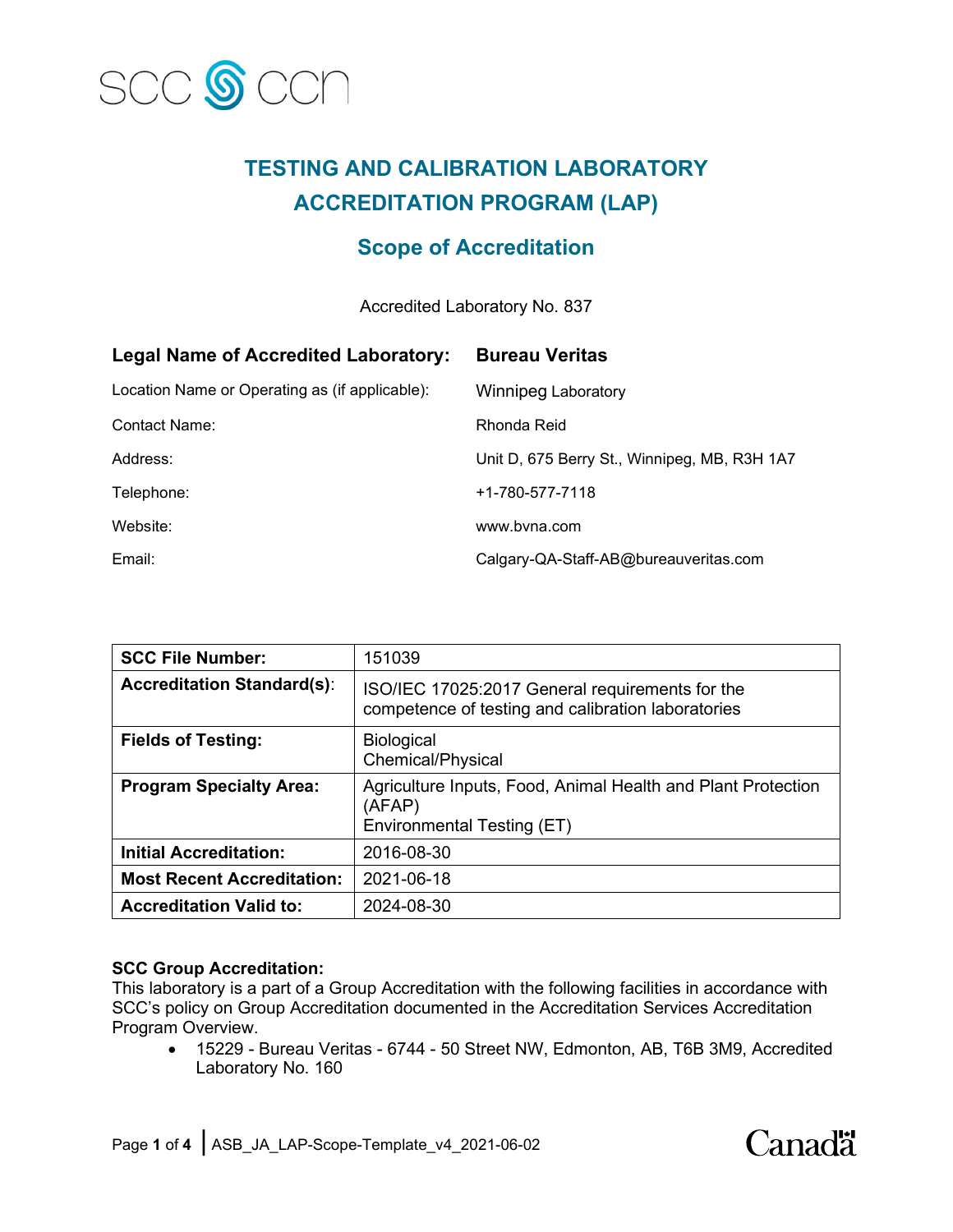

• 151043 - Bureau Veritas - 2021 - 41st Avenue, N.E., Calgary, AB, T2E 6P2, Accredited Laboratory No. 836

*Remarque: La présente portée d'accréditation existe également en français, sous la forme d'un document distinct.*

*Note: This scope of accreditation is also available in French as a separately issued document.*

### **ANIMAL AND PLANTS (AGRICULTURE)**

#### **Foods and Edible Products (Human and Animal Consumption):**

| MFHPB-10   | Isolation of Escherichia coli O157:H7/NM from foods and environmental<br>surface samples                                            |
|------------|-------------------------------------------------------------------------------------------------------------------------------------|
| $MFHPB-18$ | Determination of the Aerobic Colony Count in Foods                                                                                  |
| MFHPB-34   | Enumeration of E. coli and Coliforms in Food Products and Food Ingredients Using<br>3M™ Petrifilm™ E. coli Count Plates             |
| MFHPB-35   | Enumeration of Coliforms in Food Products and Food Ingredients Using 3M™<br>Petrifilm™ Coliform Count Plates                        |
| MFHPB-21   | Enumeration of Staphylococcus aureus in Foods                                                                                       |
| MFHPB-22   | Enumeration of Yeasts and Molds in Foods                                                                                            |
| MFLP-16    | Detection of Escherichia coli O157:H7 in foods – Assurance GDS® for E.<br>coli O157:H7 Tq Gene Detection System                     |
| MFLP-21    | Enumeration of Staphylococcus aureus in Foods and Environmental Samples Using<br>3M™ Petrifilm™ Staph Express Count (STX) Plates    |
| MFLP-09    | Enumeration of Enterobacteriaceae Species in Food and Environmental Samples<br>Using 3M™ Petrifilm™ Enterobacteriaceae Count Plates |
| MFLP-28    | Detection of Listeria Monocytogenes in a Variety of Foods and Environmental<br>surfaces using the Bax® System L.monocytogenes Assay |
| MFLP-29    | Detection of Salmonella in Foods and Environmental Surface Samples using the<br>Bax <sup>®</sup> System Salmonella Assay            |
| MFLP-30    | Detection of E. coli O157:H7 in select foods using the Bax® system E. coli O157:H7<br>MP                                            |
| MFLP-79    | Detection of Listeria spp. in Environmental Surface Samples Using the BAX®<br>System Real-Time PCR Assay for Listeria Genus         |

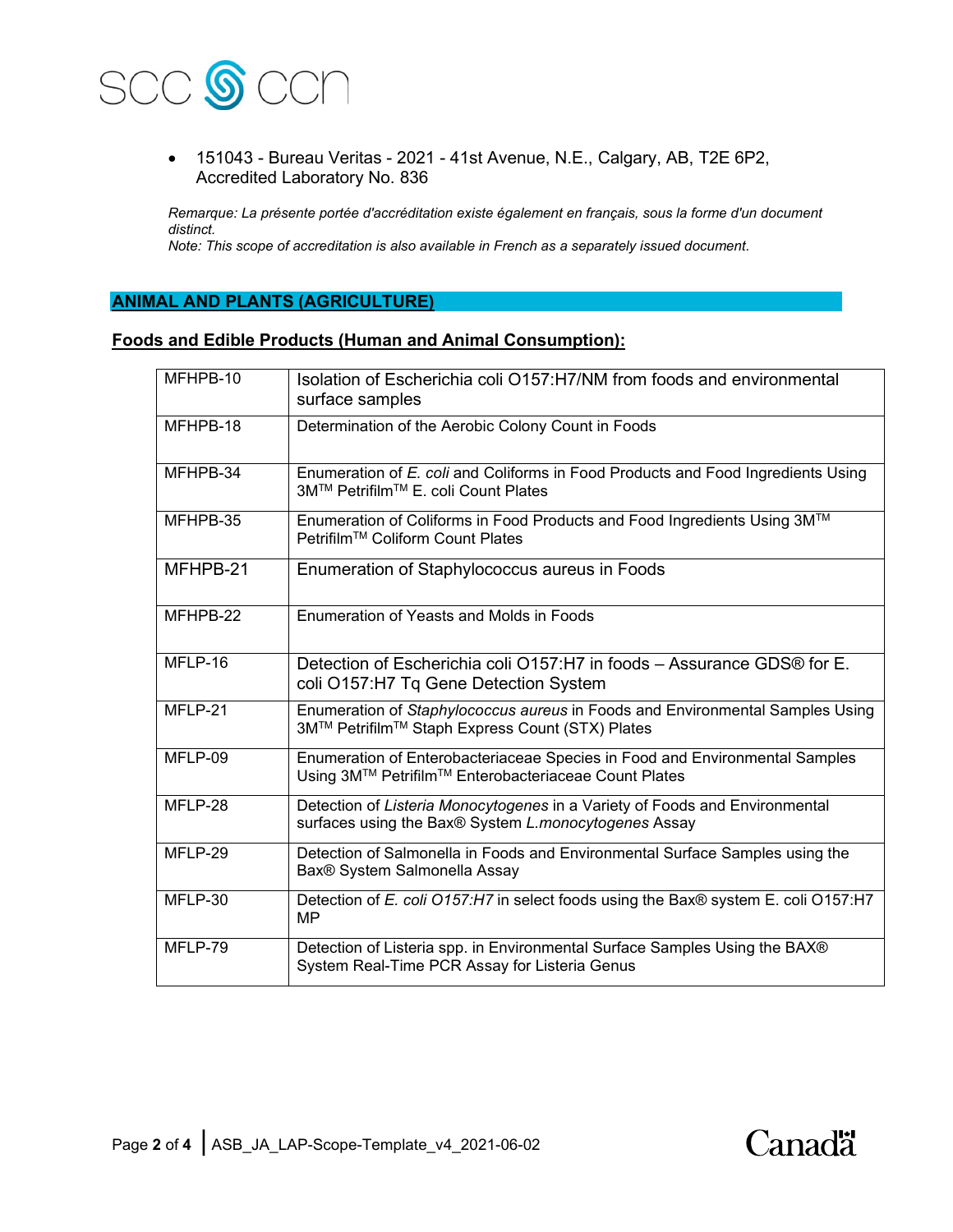

## **ENVIRONMENTAL AND OCCUPATIONAL HEALTH AND SAFETY**

#### **Environmental:**

**Soil**

#### **(Inorganics soils/sediments)**

| <b>WIN SOP-00028</b> |  |
|----------------------|--|
|                      |  |

#### **Water (Inorganic)**

| <b>WIN SOP-00018</b> | Biochemical Oxygen Demand (BOD) in Water      |
|----------------------|-----------------------------------------------|
|                      | BOD 5 day                                     |
|                      | Carbonaceous Biochemical Oxygen Demand (cBOD) |

#### **Water (Microbiology)**

| <b>WIN SOP-00001</b> | Coliforms by Membrane Filtration using DC-Agar and mFC    |
|----------------------|-----------------------------------------------------------|
|                      | Escherichia coli                                          |
|                      | Fecal Coliforms (mFC)                                     |
|                      | <b>Total Coliforms</b>                                    |
| <b>WIN SOP-00003</b> | Coliforms by Multiple Tube Fermentation (MPN)             |
|                      | Escherichia coli                                          |
|                      | <b>Fecal Coliforms</b>                                    |
|                      | <b>Total Coliforms</b>                                    |
| <b>WIN SOP-00004</b> | Coliforms by Quanti-tray in Water (Colilert, Colilert-18) |
|                      | Escherichia coli                                          |
|                      | Fecal Coliforms (only Colilert-18)                        |
|                      | <b>Total Coliforms</b>                                    |
| <b>WIN SOP-00043</b> | Heterotrophic Plate Count in Water                        |
|                      | HPC (spread plate)                                        |

Number of Scope Listings: 19

#### **Notes:**

**ISO/IEC 17025:2017:** General Requirements for the Competence of Testing and Calibration Laboratories

**MFHPB**: Microbiology Food Health Protection Branch (Compendium method: Health Canada)

**MFLP:** Microbiology Food Laboratory Procedure (Compendium method: Health Canada)

**WIN SOP**: Internal test method (Winnipeg)